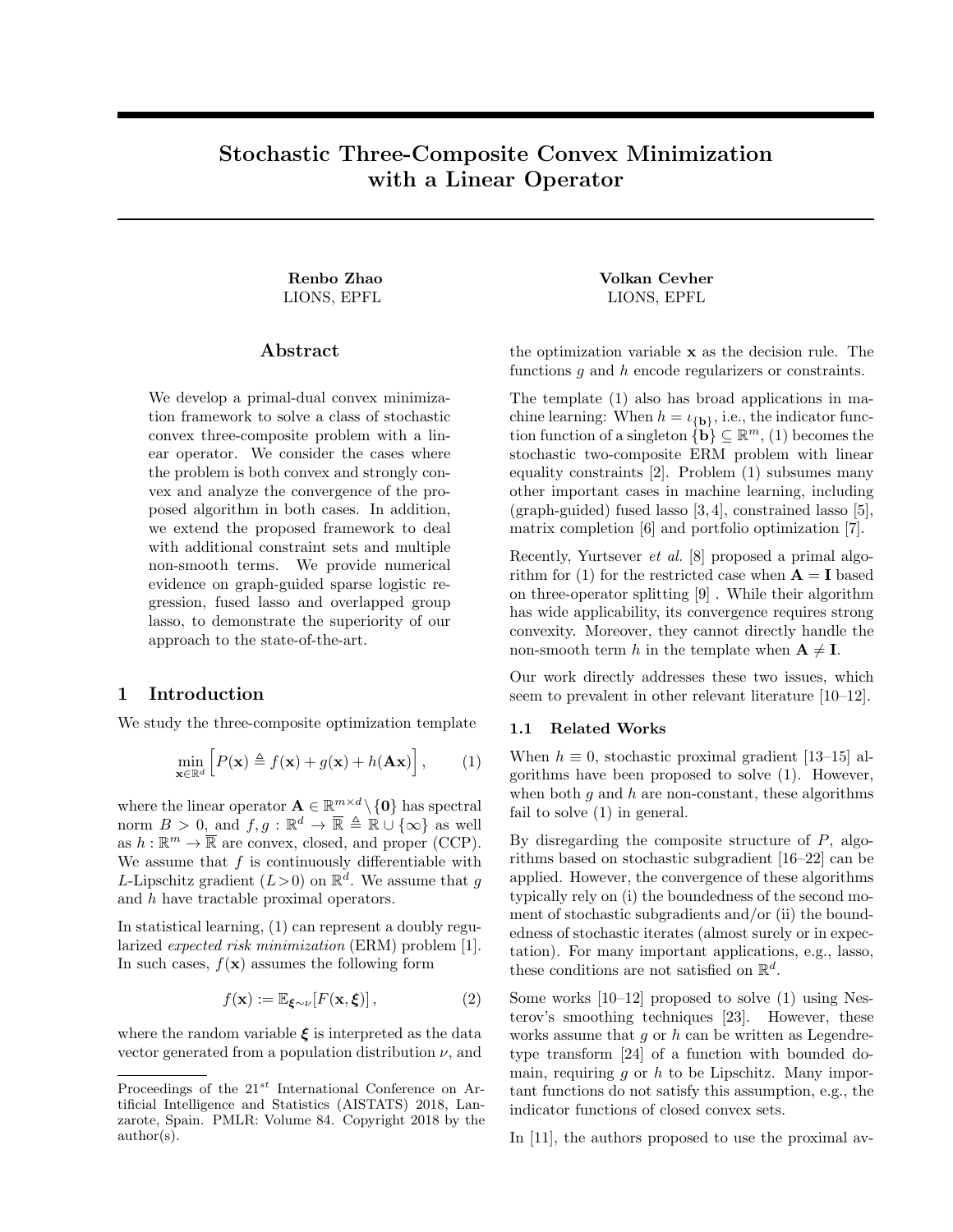erage techniques [\[25,](#page-8-18) [26\]](#page-8-19) combined with (accelerated) stochastic gradient to solve [\(1\)](#page-0-0). However, this approach requires both q and  $h$  to be Lipschitz, which can be rather restrictive.

By introducing a slack variable  $y = Ax$ , one can solve [\(1\)](#page-0-0) via stochastic alternating direction method of multipliers (ADMM) [\[4,](#page-8-3)[27,](#page-8-20)[28\]](#page-9-0). However, similar to those stochastic subgradient methods, these works also need to assume the boundedness of stochastic subgradients and iterates. Moreover, the iterates generated by this algorithm only asymptotically satisfies the linear constraint  $y = Ax$ .

### 1.2 Dual and Saddle-point reformulation

Using Fenchel duality, the dual form of [\(1\)](#page-0-0) is given by

<span id="page-1-1"></span>
$$
\max_{\mathbf{y} \in \mathbb{R}^m} \left[ D(\mathbf{y}) \triangleq -(f+g)^*(-\mathbf{A}^T \mathbf{y}) - h^*(\mathbf{y}) \right], \quad (3)
$$

where  $\ell^*$  denotes the Fenchel conjugate of the function  $\ell$ . Similarly, the saddle-point form of [\(1\)](#page-0-0) is given by

$$
\min_{\mathbf{x} \in \mathbb{R}^d} \max_{\mathbf{y} \in \mathbb{R}^m} \left[ L(\mathbf{x}, \mathbf{y}) \triangleq \mathbb{E}_{\xi} \left[ F(\mathbf{x}, \xi) \right] + g(\mathbf{x}) + \langle \mathbf{A} \mathbf{x}, \mathbf{y} \rangle - h^*(\mathbf{y}) \right]. \tag{4}
$$

Under Slater's condition,  $\mathbf{x}^*$  is an optimal solution of [\(1\)](#page-0-0) if and only if there exists  $y^* \in \mathbb{R}^m$  such that  $(\mathbf{x}^*, \mathbf{y}^*)$  is a saddle point of [\(4\)](#page-1-0) [\[24,](#page-8-16) Theorem 36.6]. Moreover, in this case  $y^*$  is an optimal solution of  $(3)$ .

Some special cases of [\(4\)](#page-1-0) have been considered in previous works. Specifically, some algorithms [\[29–](#page-9-1)[37\]](#page-9-2) have been propopsed to solve [\(4\)](#page-1-0) when  $\xi$  is deterministic. When  $q \equiv 0$ , Chen *et al.* [\[38\]](#page-9-3) proposed an optimal algorithm to solve [\(4\)](#page-1-0). Existing methods that can address the stochastic three-composite saddle-point problem [\(4\)](#page-1-0) are subgradient-based algorithms (e.g., [\[16,](#page-8-13)[39\]](#page-9-4)). However, they cannot make use of the composite structure in [\(4\)](#page-1-0) and are inefficient.

#### 1.3 Main Contributions

We develop a primal-dual algorithm for [\(4\)](#page-1-0) by using stochastic gradients  $\{v^k\}_{k\geq 0}$  that are unbiased estimators of  $\nabla f$  with bounded variance. We consider two cases, i.e., when g is non-strongly and strongly convex.

For non-strongly convex  $g$ , we consider either *constant* or decreasing (primal) stepsizes, depending on whether the total number of iterations  $K$  is known. We show when  $\text{dom } g$  and  $\text{dom } h^*$  are bounded, the (ergodic) convergence rate of the *expected* primal-dual gap (de-fined in Section [3.1\)](#page-3-0) is  $O(1/\sqrt{K})$  with constant stepfined in Section 3.1) is  $O(1/\sqrt{K})$  with constant sizes and  $O(\log K/\sqrt{K})$  with decreasing stepsize.

For strongly convex g, we consider a decreasing (primal) stepsize policy, regardless of the knowledge of K. In this case, the convergence rates of the primal-dual

gap, and the squared (Euclidean) distance to the optimum, are  $O(1/K)$  in expectation.

Apart from these convergence results, we also extend our proposed algorithm to the cases where i) x and y in [\(4\)](#page-1-0) are minimized over closed convex constraint sets and ii) a finite number of nonsmooth terms exist in the objective function P.

Notation. We denote the Euclidean inner product by  $\langle \cdot, \cdot \rangle$ . Let  $\|\cdot\|$  be the norm induced by  $\langle \cdot, \cdot \rangle$ . We use lowercase letters, bold lowercase letters and bold uppercase letters to denote scalars, vectors and matrices respectively. For any  $n \geq 1$ , define  $[n] \triangleq \{1, \ldots, n\}.$ For any  $i \in [n]$ , denote  $e_i$  as the *i*-th standard basis vector. For any CCP function  $h : \mathbb{R}^m \to \overline{\mathbb{R}}$ , define  $\text{dom } h \triangleq \{ \mathbf{y} \in \mathbb{R}^m \, | \, h(\mathbf{y}) < \infty \}$  and for any  $\mathbf{x} \in \mathbb{R}^m$ ,

$$
\mathbf{prox}_{th}(\mathbf{x}) \triangleq \underset{\mathbf{z} \in \text{dom } h}{\arg \min} h(\mathbf{z}) + \frac{1}{2t} ||\mathbf{x} - \mathbf{z}||^2, \ \forall \, t > 0.
$$

All the sections and lemmas with indices beginning with 'S' will appear in the supplemental material.

# <span id="page-1-4"></span><span id="page-1-0"></span>2 Algorithm

We first state some preliminaries in Section [2.1,](#page-1-2) and then provide an overview of our proposed algorithm in Section [2.2.](#page-1-3) We detail the choices of stepsizes and other parameters in Sections [2.3](#page-2-0) and [2.4.](#page-2-1)

#### <span id="page-1-2"></span>2.1 Preliminaries

We develop our algorithm to cover both cases where P is non-strongly and  $\gamma$ -strongly convex  $(\gamma > 0)$ . Without loss of generality, we assume that q is  $\gamma$ -strongly convex and f and h are non-strongly convex.

Indeed, if f is  $\gamma_f$ -strongly convex, we can define  $\widetilde{f}_0 \triangleq$  $f - \frac{\gamma_f}{2} || \cdot ||^2$  and  $\widetilde{g} \triangleq g + \frac{\gamma_f}{2} || \cdot ||^2$ , so that  $\nabla \widetilde{f} = \nabla f \gamma_f \|\cdot\|$  and for any  $\lambda > 0$  and  $\mathbf{x} \in \mathbb{R}^d$ ,  $\mathbf{prox}_{\lambda \widetilde{g}}(\mathbf{x}) =$ **prox** $\lambda \chi_g(\lambda' \mathbf{x})$ , where  $\lambda' \triangleq 1/(1 + \lambda \gamma_f)$ .

If h is  $\gamma_h$ -strongly convex and **A** has full column rank, we can define  $\widetilde{h} \triangleq h - \frac{\gamma_h}{2} ||\cdot||^2$  and  $\widetilde{f}_1 \triangleq f + \frac{\gamma_h}{2} ||\mathbf{A} \cdot ||^2$ . Then, we have  $\nabla \widetilde{f}_1(\mathbf{x}) = \nabla f(\mathbf{x}) + \gamma_h \mathbf{A}^T \mathbf{A} \mathbf{x}$  and for any  $\lambda > \gamma_h$ ,  $\mathbf{prox}_{\lambda \widetilde{h}^*}(\mathbf{x}) = \mathbf{x} - \lambda \mathbf{prox}_{\lambda' h}(\lambda'' \mathbf{x})$ , where  $\lambda'' \triangleq 1/(\lambda - \gamma_h)$ . As shown in Lemma [S-1,](#page-0-1) if we choose  $\alpha_0 \geq 1$  and  $\alpha_k$  according to [\(19\)](#page-2-2) for any  $k \geq 1$  (see below), then  $\alpha_k \geq \alpha_0 \geq \gamma_h$ . Hence  $\mathbf{prox}_{\alpha_k \tilde{h}^*}$  is welldefined for any  $k \geq 0$  if we choose  $\alpha_0 \geq \max\{1, \gamma_h\}.$ 

#### <span id="page-1-3"></span>2.2 Overview

The pseudo-code of our algorithm is shown in Algorithm [1.](#page-2-3) Our algorithm can be regarded as a stochastic approximation of primal-dual hybrid gradient method (PDHG, also known as Chambolle-Pock) [\[34,](#page-9-5) [40\]](#page-9-6).

Each iteration of Algorithm [1](#page-2-3) consists of five steps. In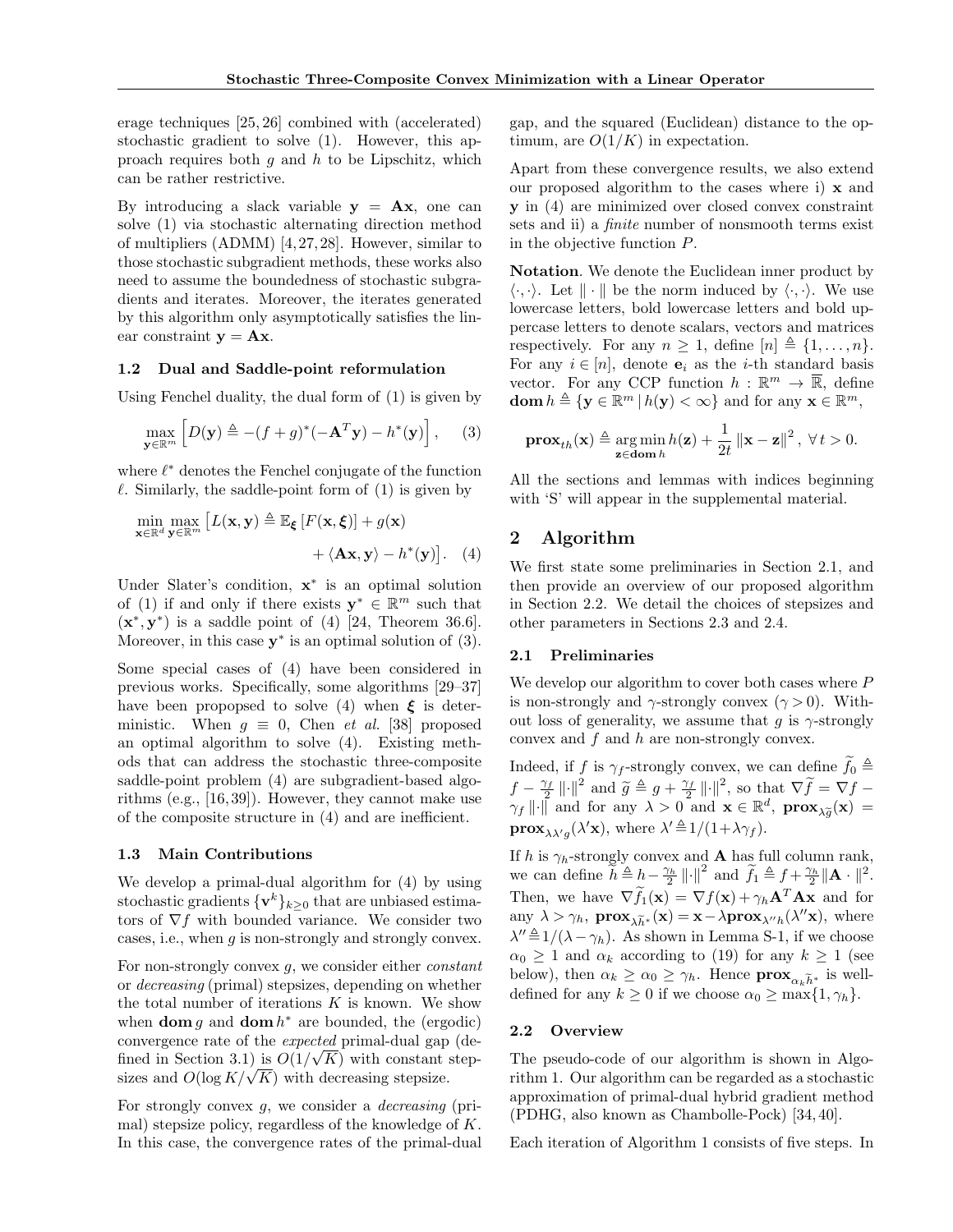<span id="page-2-3"></span>Algorithm 1 Stochastic Primal-Dual Algorithm for Three-Composite Convex Minimization (SPDTCM)

- 1: **Input**: Positive sequences  $\{\alpha_k\}_{k=0}^{K-1}$ ,  $\{\tau_k\}_{k=0}^{K-1}$  and  $\{\theta_k\}_{k=0}^{K-1}$ , number of iterations K
- 2: Initialize:  $\mathbf{x}^0 \in \mathbf{dom}\, g, \, \mathbf{y}^0 \in \mathbf{dom}\, h^*, \, \mathbf{z}^0 = \mathbf{x}^0,$  $S_0=0, \,\overline{\mathbf{x}}^0=\mathbf{x}^0, \,\overline{\mathbf{y}}^0=\mathbf{y}^0$
- 3: For  $k = 0, 1, ..., K 1$

4: Draw a sample 
$$
\xi^k \sim \nu
$$
 and define  $\mathbf{v}^k$  as in (8)

$$
\mathbf{y}^{k+1} := \mathbf{prox}_{\alpha_k h^*}(\mathbf{y}^k + \alpha_k \mathbf{A} \mathbf{z}^k)
$$
 (5)

$$
\mathbf{x}^{k+1} := \mathbf{prox}_{\tau_k g}(\mathbf{x}^k - \tau_k (\mathbf{A}^T \mathbf{y}^{k+1} + \mathbf{v}^k)) \quad (6)
$$

$$
\mathbf{z}^{k+1} := \mathbf{x}^{k+1} + \theta_k(\mathbf{x}^{k+1} - \mathbf{x}^k)
$$
 (7)

- 5: **Option I:**  $\beta_k = \tau_k$ , **Option II:**  $\beta_k = \alpha_k/\alpha_0$
- 6:  $S_{k+1} = S_k + \beta_k, \overline{\mathbf{x}}^{k+1} = (S_k \overline{\mathbf{x}}^k + \beta_k \mathbf{x}^{k+1}) / S_{k+1}$  $\overline{\mathbf{y}}^{k+1} = \left( S_k \overline{\mathbf{y}}^k + \beta_k \mathbf{y}^{k+1} \right) / S_{k+1}$
- 7: End for
- 8: Output:  $(\overline{\mathbf{x}}^K, \overline{\mathbf{y}}^K, \mathbf{x}^K)$

the iteration k, we draw a sample  $\xi^k$  (independent of the past history) and obtain a stochastic gradient

$$
\mathbf{v}^k \triangleq \nabla_{\mathbf{x}} F(\mathbf{x}, \boldsymbol{\xi}^k)|_{\mathbf{x} = \mathbf{x}^k}.
$$
 (8)

We then perform *dual ascent*, *primal descent* and extrapolation steps in  $(5)$ ,  $(6)$  and  $(7)$  respectively. Thus the (positive) sequences  $\{\alpha_k\}_{k=0}^{K-1}$ ,  $\{\tau_k\}_{k=0}^{K-1}$  and  $\{\theta_k\}_{k=0}^{K-1}$  can be interpreted as *dual stepsizes*, *primal* stepsizes and relaxation parameters respectively. Note that the proximal operator  $\mathbf{prox}_{\alpha_kh^*}$  in [\(5\)](#page-2-5) can be obtained from  $\mathbf{prox}_{h/\alpha_k}$  via Moreau's identity, i.e.,

$$
\mathbf{prox}_{\rho h^*}(\mathbf{x}) = \mathbf{x} - \rho \mathbf{prox}_{h/\rho}(\mathbf{x}/\rho), \forall \rho > 0.
$$
 (9)

Next, we choose weight  $\beta_k$  according to option I if g is non-strongly convex and option II if  $q$  is strongly convex. Finally, we obtain the weighted averages of iterates  $\{x^i\}_{i=1}^{k+1}$  and  $\{y^i\}_{i=1}^{k+1}$ , which are denoted by  $\overline{\mathbf{x}}^{k+1}$  and  $\overline{\mathbf{y}}^{k+1}$  respectively. Note that  $\overline{\mathbf{x}}^{k+1}$  and  $\overline{\mathbf{y}}^{k+1}$ can be written explicitly as

$$
\overline{\mathbf{x}}^{k+1} = \frac{\sum_{i=0}^{k} \beta_i \mathbf{x}^{i+1}}{S_{k+1}}, \ \overline{\mathbf{y}}^{k+1} = \frac{\sum_{i=0}^{k} \beta_i \mathbf{y}^{i+1}}{S_{k+1}}.\tag{10}
$$

For ease of presentation, in Algorithm [1](#page-2-3) we assume to know the total number of iterations K before the algorithm starts. However, in choosing the sequences  ${\{\alpha_k\}}_{k=0}^{K-1}$ ,  ${\{\tau_k\}}_{k=0}^{K-1}$  and  ${\{\theta_k\}}_{k=0}^{K-1}$ , we also consider the case where  $K$  is unknown. This allows Algorithm [1](#page-2-3) to be applied to many online and streaming applications  $(cf., Sections 2.3 and 2.4).$  $(cf., Sections 2.3 and 2.4).$  $(cf., Sections 2.3 and 2.4).$  $(cf., Sections 2.3 and 2.4).$  $(cf., Sections 2.3 and 2.4).$ 

#### <span id="page-2-0"></span>2.3 Non-strongly convex  $q$

We consider both constant and decreasing primal stepsizes  ${\{\tau_k\}}_{k=0}^{K-1}$ , depending on whether K is known. As shown in Section [3.2,](#page-3-1) the constant stepsize policy can lead to slightly better convergence rates.

Constant stepsizes  $(K$  is known). When  $K$  is known in advance, we can exploit this knowledge by choosing  $\tau_k = \tau_K$ , for any  $0 \leq k \leq K-1$ , where

<span id="page-2-8"></span>
$$
\tau_K = \min\left\{\frac{\widetilde{r}}{L}, \frac{\widetilde{a}}{\widetilde{b} + \sqrt{K + \widetilde{b}'}}\right\}.
$$
 (11)

<span id="page-2-6"></span><span id="page-2-5"></span>In [\(11\)](#page-2-8), the constants  $\tilde{r}, \tilde{a}, \tilde{b}$  and  $\tilde{b}'$  are chosen such that  $\tilde{c} \in (0, 1, \tilde{c} > 0, \text{cm}^2)$  $\widetilde{r} \in (0,1), \widetilde{a} > 0 \text{ and } \widetilde{b}, \widetilde{b}' \geq 0.$  Our convergence results (shown in Theorem [1\)](#page-3-2) hold for any values of  $\tilde{r}$ ,  $\tilde{a}$ ,  $\tilde{b}$  and  $\tilde{b}'$  that satisfy these conditions. For any  $0 \leq k \leq K-1$ , we also choose  $\theta_k = 1$  and  $\alpha_k = (1 - L\tau_K)/(\tau_K B^2)$ .

<span id="page-2-7"></span>Decreasing stepsizes  $(K$  is unknown). When  $K$  is not known a priori, for any  $k \geq 0$ , we choose

<span id="page-2-10"></span><span id="page-2-9"></span>
$$
\tau_k = \min\left\{\frac{r}{L}, \frac{a}{b + \sqrt{k + b'}}\right\},\tag{12}
$$

<span id="page-2-11"></span>
$$
\theta_{k+1} = \frac{\tau_k}{\tau_{k+1}},\tag{13}
$$

$$
\alpha_{k+1} = \frac{1 - L\tau_k}{\tau_k \theta_{k+1} B^2}.\tag{14}
$$

<span id="page-2-4"></span>In [\(12\)](#page-2-9), we can choose any constants  $a, b, b'$  and  $r$  such that  $a > 0, b, b' \ge 0, b + b' > 0$  and  $r \in (0, 1)$ . Note that our convergence results in Theorem [1](#page-3-2) hold for any values of  $a, b, b'$  and  $r$  that satisfy these conditions. Hence, we choose any  $\theta_0 > 0$  and  $\alpha_0 > 0$  that satisfies  $\tau_1/\alpha_1 < \tau_0/\alpha_0 \leq 2\tau_1/\alpha_1$ . We emphasize that the constant dual stepsizes  $\{\alpha_k\}_{k=0}^{K-1}$  and relaxation parameters  $\{\theta_k\}_{k=0}^{K-1}$  above satisfy conditions [\(13\)](#page-2-10) and [\(14\)](#page-2-11).

#### <span id="page-2-1"></span>2.4 Strongly convex  $g$

When g is  $\gamma$ -strongly convex, we choose any  $\alpha_0 \geq 1$ and  $\theta_0 > 0$ , and  $\{\tau_k\}_{k>0}$ ,  $\{\theta_k\}_{k>1}$  and  $\{\alpha_k\}_{k>1}$  such that for any  $k > 0$ ,

$$
\theta_{k+1} = \frac{\alpha_k}{\alpha_{k+1}},\tag{15}
$$

<span id="page-2-15"></span><span id="page-2-13"></span><span id="page-2-12"></span>
$$
\frac{1}{\tau_k} = \theta_{k+1}\alpha_{k+1}B^2 + L,\tag{16}
$$

$$
\frac{1}{\tau_{k+1}} = \theta_{k+1} \left( \frac{1}{\tau_k} + \gamma \right). \tag{17}
$$

We provide a principled way to generate the three sequences. First, by substituting  $(15)$  into  $(16)$ , we have

<span id="page-2-14"></span>
$$
\frac{1}{\tau_k} = \alpha_k B^2 + L. \tag{18}
$$

Then we substitute  $(15)$  and  $(18)$  into  $(17)$  and obtain

<span id="page-2-2"></span>
$$
\alpha_{k+1}^2 + \frac{L}{B^2} \alpha_{k+1} = \alpha_k^2 + \frac{L}{B^2} \alpha_k + \frac{\gamma}{B^2} \alpha_k. \tag{19}
$$

Thus  $\alpha_{k+1}$  can be solved as the unique positive root of [\(19\)](#page-2-2) for  $\alpha_k > 0$ . (Since  $\alpha_0 > 0$ , the whole sequence  $\{\alpha_k\}_{k\geq 0}$  will be positive.) Based on  $\alpha_k$  and  $\alpha_{k+1}$ , positive  $\theta_{k+1}$ ,  $\tau_k$  and  $\tau_{k+1}$  can be generated accordingly to [\(15\)](#page-2-12), [\(16\)](#page-2-13) and [\(17\)](#page-2-15).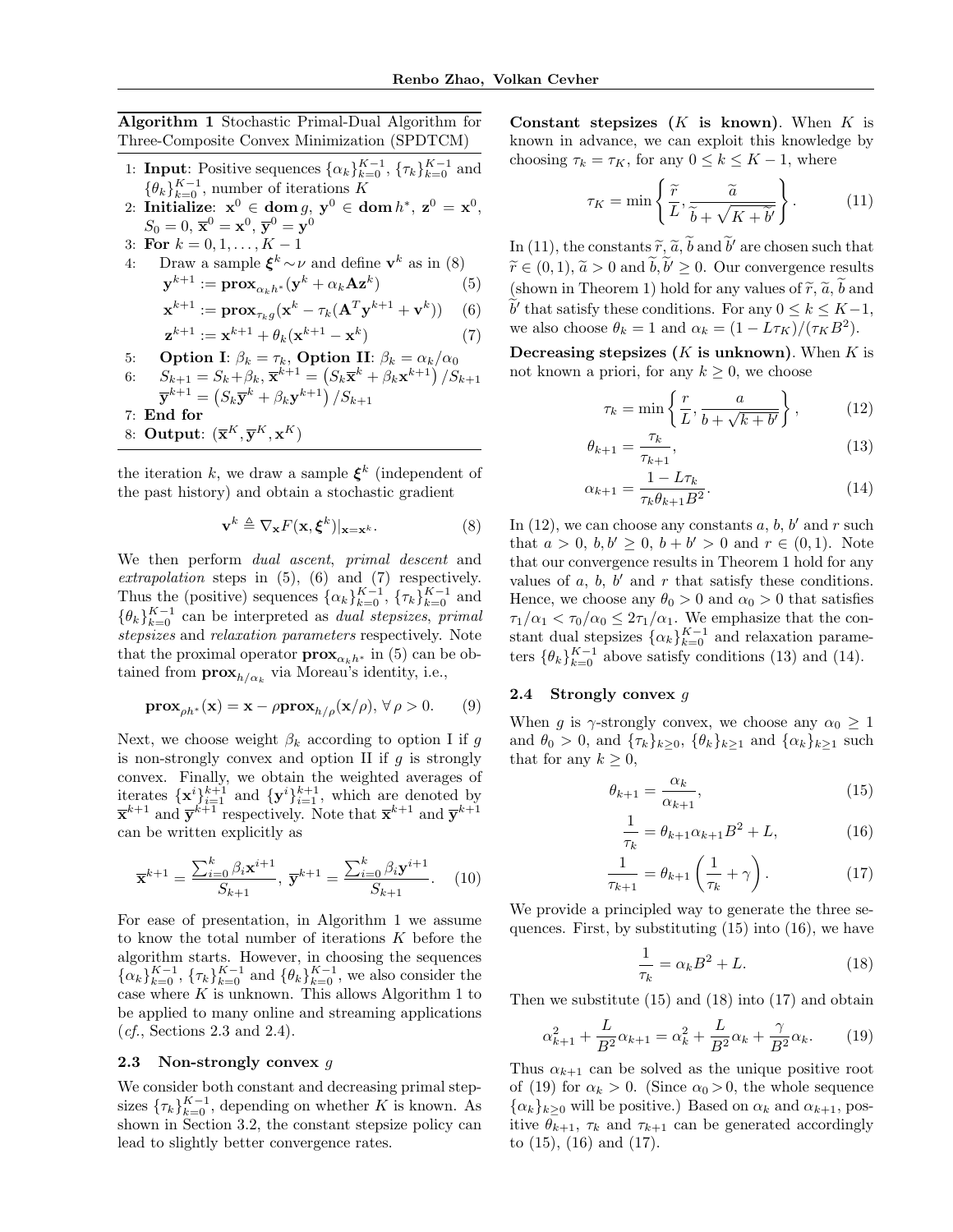<span id="page-3-5"></span>Remark 1 (Scaling of parameters). In the non-strongly convex case, we can easily see that when K is known, for any  $0 \le k \le K - 1$ ,  $\alpha_k = \Theta(\sqrt{K})$ ,  $\tau_k = \Theta(1/\sqrt{K})$ for any  $0 \le k \le K - 1$ ,  $\alpha_k = \Theta(\sqrt{K})$ ,  $\tau_k = \Theta(1/\sqrt{K})$ ,<br>and  $\theta_k = \Theta(1)$ . When K is unknown,  $\alpha_k = \Theta(\sqrt{k})$ ,  $\tau_k = \Theta(1/\sqrt{k})$  and  $\theta_k = \Theta(1)$ . In the stronglyconvex case, as will be shown in Lemma [S-1,](#page-0-1) we have  $\alpha_k = \Theta(k), \tau_k = \Theta(1/k)$  and  $\theta_k = \Theta(1)$ . The scaling of the primal stepsize  $\tau_k$  agrees with that in the classical (proximal) stochastic (sub-)gradient method [\[14,](#page-8-21) [16,](#page-8-13) [21\]](#page-8-22).

# <span id="page-3-8"></span>3 Convergence Analysis

### <span id="page-3-0"></span>3.1 Preliminaries

Given a sequence of random vectors  $\{\xi_k\}_{k>0}$ , define  $\Xi_k \triangleq {\{\xi_i\}}_{i=0}^{k-1}$  for any  $k \geq 1$ . Accordingly, define a filtration  $\{\mathcal{F}_k\}_{k\geq 0}$  such that  $\mathcal{F}_0 \triangleq \emptyset$  and  $\mathcal{F}_k \triangleq \sigma(\Xi_k)$ , i.e., the  $\sigma$ -field generated by  $\Xi_k$ .

For any set  $\mathcal{X} \subseteq \mathbb{R}^d$  and  $\mathbf{x} \in \mathcal{X}$ , define  $R_{\mathcal{X}}(\mathbf{x}) \triangleq$  $\sup_{\mathbf{x}' \in \mathcal{X}} \|\mathbf{x} - \mathbf{x}'\|$ . Define  $D_g \triangleq \sup_{\mathbf{x}, \mathbf{x}' \in \mathbf{dom}\,g} \|\mathbf{x} - \mathbf{x}'\|$ and  $R_q(\mathbf{x}) \triangleq R_{\text{dom }q}(\mathbf{x})$ , for any  $\mathbf{x} \in \text{dom } g$ . We define  $D_{h^*}$  and  $R_{h^*}:$ **dom**  $h^* \to \overline{\mathbb{R}}$  in the same way.

Following the convention in [\[34,](#page-9-5) [40\]](#page-9-6), for any closed convex sets  $\mathcal{X}' \subseteq \mathbb{R}^d$  and  $\mathcal{Y}' \subseteq \mathbb{R}^m$ , and any  $\mathbf{x} \in$  $\mathbb{R}^d$  and  $\mathbf{y} \in \mathbb{R}^m$ , define the partial primal-dual gap  $\widetilde{G}_{\mathcal{X}',\mathcal{Y}'}(\mathbf{x}, \mathbf{y}) \triangleq \sup_{\mathbf{y}' \in \mathcal{Y}'} L(\mathbf{x}, \mathbf{y}') - \inf_{\mathbf{x}' \in \mathcal{X}'} L(\mathbf{x}', \mathbf{y}).$ Accordingly, we define the *primal-dual gap*  $G(\mathbf{x}, \mathbf{y}) \triangleq$  $\widetilde{G}_{\text{dom }a,\text{dom }h^*}(\mathbf{x}, \mathbf{y})$ . Finally, for any  $k \geq 0$ , define the stochastic noise  $\varepsilon^k \triangleq \nabla f(\mathbf{x}^k) - \mathbf{v}^k$ , where  $\mathbf{v}^k$  is the stochastic gradient defined in [\(8\)](#page-2-4).

We now state some standard (blanket) assumptions on  $\{v^k\}_{k\geq 0}$  and  $\{\varepsilon^k\}_{k\geq 0}$  below [\[38,](#page-9-3) [41,](#page-9-7) [42\]](#page-9-8).

Assumption 1. For any  $k \geq 0$ ,

(a)  $\mathbb{E}_{\xi^k} \left[ \mathbf{v}^k \, | \, \mathcal{F}_k \right] = \nabla f(\mathbf{x}^k)$  almost surely. (b)  $\mathbb{E}_{\xi^k} \left[ \|\boldsymbol{\varepsilon}^k\|^2 \, \big| \, \mathcal{F}_k \right] \leq \sigma^2$  almost surely.

We next present our convergence results. The proofs of Theorem [1,](#page-3-2) Corollaries [1](#page-3-3) and [2](#page-4-0) and Theorem [2](#page-4-1) can be found in Sections [S-2](#page-1-4) to [S-5](#page-5-0) respectively.

### <span id="page-3-1"></span>3.2 Non-strongly Convex  $g$

We first state a general result in Theorem [1,](#page-3-2) which applies to both constant and decreasing (primal) stepsizes  $\{\tau_k\}_{k=0}^{K-1}$ .

<span id="page-3-2"></span>**Theorem 1.** Let g be convex. For any  $K \geq 2$ , choose the sequences  $\{\alpha_k\}_{k=0}^{K-1}$ ,  $\{\tau_k\}_{k=0}^{K-1}$  and  $\{\theta_k\}_{k=0}^{K-1}$  such that  $(13)$  and  $(14)$  are satisfied. Use option I in Algo-rithm [1,](#page-2-3) then  $S_K = \sum_{k=0}^{K-1} \tau_k$ . Define  $\widetilde{S}_K \triangleq \sum_{k=0}^{K-1} \tau_k^2$ . For any bounded sets  $\overline{\mathcal{X}'} \subseteq \mathbb{R}^d$  and  $\mathcal{Y}' \subseteq \mathbb{R}^m$  and  $\overline{K} \geq 2$ ,

$$
\mathbb{E}_{\Xi_K} \left[ G_{\mathcal{X}',\mathcal{Y}'}(\overline{\mathbf{x}}^K, \overline{\mathbf{y}}^K) \right] \n\leq \frac{1}{2S_K} \left( R_{\mathcal{X}'}^2(\mathbf{x}^0) + \frac{\tau_0}{\alpha_0} R_{\mathcal{Y}'}^2(\mathbf{y}^0) \right) + \frac{\widetilde{S}_K}{S_K} \sigma^2.
$$

In particular, if  $\text{dom } g$  and  $\text{dom } h^*$  are bounded, then

<span id="page-3-4"></span>
$$
\mathbb{E}_{\Xi_K} \left[ G(\overline{\mathbf{x}}^K, \overline{\mathbf{y}}^K) \right] \n\leq \frac{1}{2S_K} \left( R_g^2(\mathbf{x}^0) + \frac{\tau_0}{\alpha_0} R_{h^*}^2(\mathbf{y}^0) \right) + \frac{\widetilde{S}_K}{S_K} \sigma^2.
$$
 (20)

Remark 2. Note that the boundedness of  $dom h^*$  is equivalent to the Lipschitz continuity of h on  $\mathbb{R}^m$ . Many important nonsmooth functions are Lipschitz, such as norm and Huber loss [\[43\]](#page-9-9). If  $q$  involves an indicator function of a convex and compact set, then  $\text{dom } q$  is bounded. As will be discussed in Sec-tion [4.1,](#page-4-2) if [\(4\)](#page-1-0) is minimized over bounded sets  $\mathcal{X} \subseteq \mathbb{R}^d$ and  $\mathcal{Y} \subseteq \mathbb{R}^m$ , then the boundedness requirements on **dom** g and **dom**  $h^*$  can be removed.

Implications of Theorem [1](#page-3-2). Theorem [1](#page-3-2) shows that the convergence rate of the expected primal-dual gap in [\(20\)](#page-3-4) scales as  $\Theta(\widetilde{S}_K/S_K)$ . However,  $\widetilde{S}_K/S_K$  has different scalings depending on whether  $K$  is known, due to the choice of  $\{\alpha_k\}_{k=0}^{K-1}$  (cf. Section [2.3\)](#page-2-0).

Recall from Remark [1](#page-3-5) that  $\tau_k = \Theta(1)$ √ If from Remark 1 that  $\tau_k = \Theta(1/\sqrt{K})$  and  $\tau_k =$  $\Theta(1/\sqrt{k})$  in the K-known and K-unknown cases re- $\Theta(1/\sqrt{\kappa})$  in the *K*-known and *K*-unknown cases respectively. Thus  $S_K = \Theta(\sqrt{K})$  in both cases. However,  $S_K = \Theta(1)$  when K is known and  $S_K = \Theta(\log K)$ otherwise. As a result,  $S_K/S_K = \Theta(1/\sqrt{K})$  and Supervise. As a result,  $S_K/S_K = \Theta(1/\sqrt{K})$  and  $\widetilde{S}_K/S_K = \Theta(\log K/\sqrt{K})$  when K is known and unknown respectively.

Based on Theorem [1,](#page-3-2) by judiciously choosing the constants in the primal stepsizes  $\{\tau_k\}_{k=0}^{K-1}$  in [\(11\)](#page-2-8) and [\(12\)](#page-2-9) respectively, we have the following two corollaries.

<span id="page-3-3"></span>Corollary 1. Let g be convex and  $\text{dom } g$  and  $\text{dom } h^*$ be bounded. Use option I in Algorithm [1.](#page-2-3) In [\(11\)](#page-2-8), let

$$
\widetilde{a} = \frac{R_g(\mathbf{x}^0)}{\sqrt{3}\sigma}, \quad \widetilde{b} = 0 \quad and \quad \widetilde{b}' = \frac{B^2 R_{h^*}^2(\mathbf{y}^0)}{3\sigma^2 (1 - \widetilde{r})}. \quad (21)
$$

For any  $K \geq 1$  and  $\widetilde{r} \in (0,1)$ , if

<span id="page-3-7"></span><span id="page-3-6"></span>
$$
L \ge \frac{\widetilde{r}}{R_g(\mathbf{x}^0)} \sqrt{\frac{B^2 R_{h^*}^2(\mathbf{y}^0)}{1 - \widetilde{r}} + 3K\sigma^2},\qquad(22)
$$

then

$$
\mathbb{E}_{\Xi_K} \left[ G(\overline{\mathbf{x}}^K, \overline{\mathbf{y}}^K) \right] \le \frac{R_g^2(\mathbf{x}^0)L}{2K\widetilde{r}} + \frac{R_g(\mathbf{x}^0)R_{h^*}(\mathbf{y}^0)B}{2K\sqrt{1-\widetilde{r}}} + \frac{\sqrt{3}R_g(\mathbf{x}^0)\sigma}{2\sqrt{K}}.
$$
 (23)

Otherwise,

$$
\mathbb{E}_{\Xi_K}\left[G(\overline{\mathbf{x}}^K,\overline{\mathbf{y}}^K)\right] \leq \frac{R_g(\mathbf{x}^0)R_{h^*}(\mathbf{y}^0)B}{K\sqrt{1-\widetilde{r}}} + \frac{\sqrt{3}R_g(\mathbf{x}^0)\sigma}{\sqrt{K}}.
$$

Remark 3. We note that the smooth function f (represented by the first terms in [\(23\)](#page-3-6)) contributes to the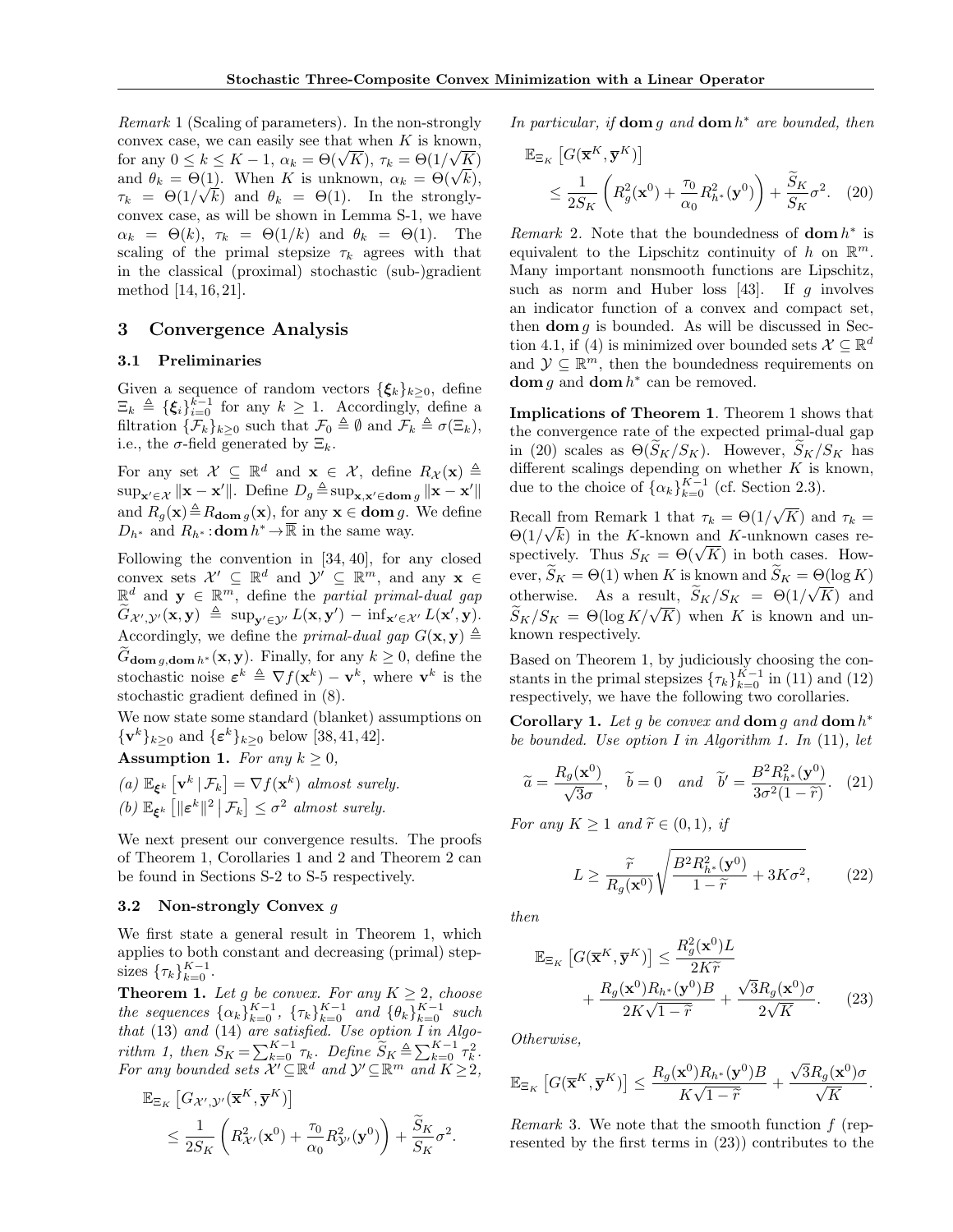convergence rate of the primal-dual gap only when convergence rate of the primal-dual gap only when<br> $L = \Omega(\sqrt{K})$ . This squares our intuition since when f is sufficiently smooth, i.e.,  $L = O(\sqrt{K})$ , the cost of minimizing it should be outweighed by other components. See [\[18,](#page-8-23) Remark 1] for a detailed discussion.

<span id="page-4-3"></span>Remark 4. From Corollary [1,](#page-3-3) we observe that the expected primal-dual gap  $G(\overline{\mathbf{x}}^K, \overline{\mathbf{y}}^K)$  converges at expected primal-qual gap  $G(\mathbf{x}^{\dots}, \mathbf{y}^{\dots})$  converges at  $O(L/K + B/K + \sigma/\sqrt{K})$ . When  $g \equiv 0$ , a lower bound for this convergence rate for any stochastic first-order for this convergence rate for any stochastic first-order<br>algorithm was shown to be  $\Omega(L/K^2 + B/K + \sigma/\sqrt{K})$ in [\[38,](#page-9-3) Section 1.2]. Compared to this lower bound, we notice that the convergence rates of the bilinear term  $\langle \mathbf{A} \mathbf{x}, \mathbf{y} \rangle$  and the stochastic noise (represented by  $B/K$  $\langle$ **Ax**, y) and the stochastic noise (represented by  $B/K$  and  $\sigma/\sqrt{K}$  respectively) are indeed optimal. However, the convergence rate for the smooth part  $f$  (represented by  $L/K$ ) may be improved to  $O(L/K^2)$  using acceleration [\[18,](#page-8-23) [38\]](#page-9-3). We defer details to future work.

<span id="page-4-0"></span>**Corollary 2.** Let q be convex. In [\(12\)](#page-2-9), choose  $a = \tilde{a}$ ,  $b = \tilde{b}, b' = \tilde{b}' + 1$  $b = \tilde{b}, b' = \tilde{b}' + 1$  and  $r = \tilde{r}$  as in Corollary 1 and<br>we entire Lin Algorithm 1. Let dome a and dom  $h^*$ use option I in Algorithm [1.](#page-2-3) Let  $\text{dom } g$  and  $\text{dom } h^*$ be both bounded. For any  $K \geq 2$ , define

$$
C_K \triangleq \left(1 + \frac{1}{3\sigma^2}\right) \frac{R_g^2(\mathbf{x}^0)(1-\tilde{r})}{B^2 R_{h^*}^2(\mathbf{y}^0)}
$$
  
+ 
$$
\frac{R_g^2(\mathbf{x}^0)}{3\sigma^2} \log \left(\frac{B^2 R_{h^*}^2(\mathbf{y}^0)}{1-\tilde{r}} + 3\sigma^2 K\right) = O(\log K).
$$

For any  $K \geq 2$  and  $\widetilde{r} \in (0,1)$ , if [\(22\)](#page-3-7) holds, then

$$
\mathbb{E}_{\Xi_K} \left[ G(\overline{\mathbf{x}}^K, \overline{\mathbf{y}}^K) \right] \le \frac{R_g^2(\mathbf{x}^0) L}{2K\widetilde{r}} + \frac{R_g(\mathbf{x}^0) R_{h^*}(\mathbf{y}^0) B}{2K\sqrt{1-\widetilde{r}}} + \frac{\sqrt{3}R_g(\mathbf{x}^0)\sigma}{2\sqrt{K}}.
$$
 (24)

Otherwise,

$$
\mathbb{E}_{\Xi_K} \left[ G(\overline{\mathbf{x}}^K, \overline{\mathbf{y}}^K) \right] \n\leq \left( \frac{3R_g^2(\mathbf{x}^0)}{2} + \sigma^2 C_K \right) \left( \frac{B R_{h^*}(\mathbf{y}^0)}{K \sqrt{1 - \widetilde{r}}} + \frac{\sqrt{3} \sigma}{\sqrt{K}} \right). (25)
$$

Remark 5. Corollary [2](#page-4-0) suggests that the primal-dual *Remark* 5. Corollary 2 suggests that the primal-dual gap  $G(\overline{\mathbf{x}}^K, \overline{\mathbf{y}}^K)$  converges at  $O(\log K/\sqrt{K})$ , which does not match the lower bound stated in Remark [4.](#page-4-3) One possible approach to eliminate the  $\log K$  factor was introduced in [\[16,](#page-8-13) Section 2.2]. Specifically, define  $\underline{K} \triangleq \lceil vK \rceil$ , where  $v \in (0, 1)$  is independent of K. In Algorithm [1,](#page-2-3)  $\bar{\mathbf{x}}^K$  and  $\bar{\mathbf{y}}^K$  are generated by averaging  ${\mathbf x}^k\}_{k=K}^K$  and  ${\mathbf y}^k\}_{k=K}^K$  respectively. However, since  $K$  is unknown, this approach requires us to store all the iterates  $\{\mathbf{x}^k\}_{k=1}^K$  and  $\{\mathbf{y}^k\}_{k=1}^K$ , and hence becomes impractical when memory is limited.

### 3.3 Strongly Convex g

<span id="page-4-1"></span>**Theorem 2.** Let g be  $\gamma$ -strongly convex. Use op-tion II in Algorithm [1.](#page-2-3) Choose the sequences  $\{\alpha_k\}_{k=0}^{K-1}$ ,  ${\{\tau_k\}}_{k=0}^{K-1}$  and  ${\{\theta_k\}}_{k=0}^{K-1}$  as in Section [2.4.](#page-2-1) Define two constants  $\bar{c}_1 \triangleq (\alpha_0 B^2 + \gamma)(2B^2 + 2L + \gamma)/(\alpha_0 \gamma B^4)$ and  $\overline{c}'_1 \triangleq \max\left\{4\alpha_0(2B^2+2L+\gamma)/\gamma,1\right\}$  Then for any  $K \geq 1$  and any bounded sets  $\mathcal{X}' \subseteq \mathbb{R}^d$  and  $\mathcal{Y}' \subseteq \mathbb{R}^m$ ,

$$
\mathbb{E}_{\Xi_K} \left[ G_{\mathcal{X}', \mathcal{Y}'} \left( \overline{\mathbf{x}}^K, \overline{\mathbf{y}}^K \right) \right] \n\leq \frac{\overline{c}'_1}{2K^2} \left( \frac{1}{\tau_0} R_{\mathcal{X}'}^2(\mathbf{x}^0) + \frac{1}{\alpha_0} R_{\mathcal{Y}'}^2(\mathbf{y}^0) \right) + \frac{\overline{c}_1 \overline{c}'_1 \sigma^2}{K}.
$$
\n(26)

In particular, if  $\text{dom } g$  and  $\text{dom } h^*$  are bounded, then

<span id="page-4-4"></span>
$$
\mathbb{E}_{\Xi_K} \left[ G\left(\overline{\mathbf{x}}^K, \overline{\mathbf{y}}^K\right) \right] \n\leq \frac{\overline{c}'_1}{2K^2} \left( \frac{1}{\tau_0} R_g^2(\mathbf{x}^0) + \frac{1}{\alpha_0} R_{h^*}^2(\mathbf{y}^0) \right) + \frac{\overline{c}_1 \overline{c}'_1 \sigma^2}{K}. \quad (27)
$$

(ii) Denote the unique minimizer of [\(1\)](#page-0-0) by  $\mathbf{x}^*$ . Define  $c_2 \triangleq (2B^2 + 2L + \gamma)^2/(B^2\gamma^2)$ . Then for any  $K \geq 1$ , there exists  $y^* \in \mathbb{R}^m$  such that

<span id="page-4-5"></span>
$$
\mathbb{E}_{\Xi_K} \left[ \|\mathbf{x}^K - \mathbf{x}^*\|^2 \right] \le \frac{c_2 \alpha_0}{K^2} \left( \frac{\|\mathbf{x}^0 - \mathbf{x}^*\|^2}{\tau_0} + \frac{\|\mathbf{y}^0 - \mathbf{y}^*\|^2}{\alpha_0} \right) + \frac{2\overline{c}_1 c_2 \alpha_0 \sigma^2}{K}.
$$
 (28)

Remark 6. Note that for the convergence results concerning  $\|\mathbf{x}^K - \mathbf{x}^*\|^2$  in part (ii), we assume neither the boundedness of **dom** g or **dom**  $h^*$ , nor the uniform boundedness of  $\partial P$  on  $\mathbb{R}^d$ . This distinguishes our work from many stochastic algorithms in the literature that are based on subgradient [\[21,](#page-8-22)[22,](#page-8-14)[44\]](#page-9-10), Nesterov's smoothing [\[10](#page-8-9)[–12\]](#page-8-10) or ADMM [\[4,](#page-8-3) [27,](#page-8-20) [28\]](#page-9-0). In fact, without the aforementioned assumptions, it is unclear whether these algorithms even converge when P is strongly convex. In contrast, we show an  $O(1/K)$ convergence rate of  $||\mathbf{x}^K - \mathbf{x}^*||^2$  in expectation.

Remark 7. We observe that the convergence rates in both [\(27\)](#page-4-4) and [\(28\)](#page-4-5) depend on  $\sigma$  by  $O(\sigma^2/K)$ . This dependence is indeed optimal, since when  $h \equiv 0$ , for any stochastic first-order algorithm, a lower bound was shown to be  $\Omega(\sigma^2/K)$  in [\[19,](#page-8-24) Section 1].

## 4 Extensions

#### <span id="page-4-2"></span>4.1 Constrained Saddle-Point Problems

Let  $\mathcal{X} \subseteq \mathbb{R}^d$  and  $\mathcal{Y} \subseteq \mathbb{R}^m$  be two closed convex sets. Then the constrained version of problem [\(4\)](#page-1-0) is

<span id="page-4-6"></span>
$$
\min_{\mathbf{x}\in\mathcal{X}}\max_{\mathbf{y}\in\mathcal{Y}}\mathbb{E}_{\xi}\left[F(\mathbf{x},\xi)\right] + g(\mathbf{x}) + \langle \mathbf{A}\mathbf{x}, \mathbf{y} \rangle - h^*(\mathbf{y}). \tag{29}
$$

Indeed, to extend Algorithm [1](#page-2-3) to solve [\(29\)](#page-4-6), we only need to change the dual step [\(5\)](#page-2-5) and the primal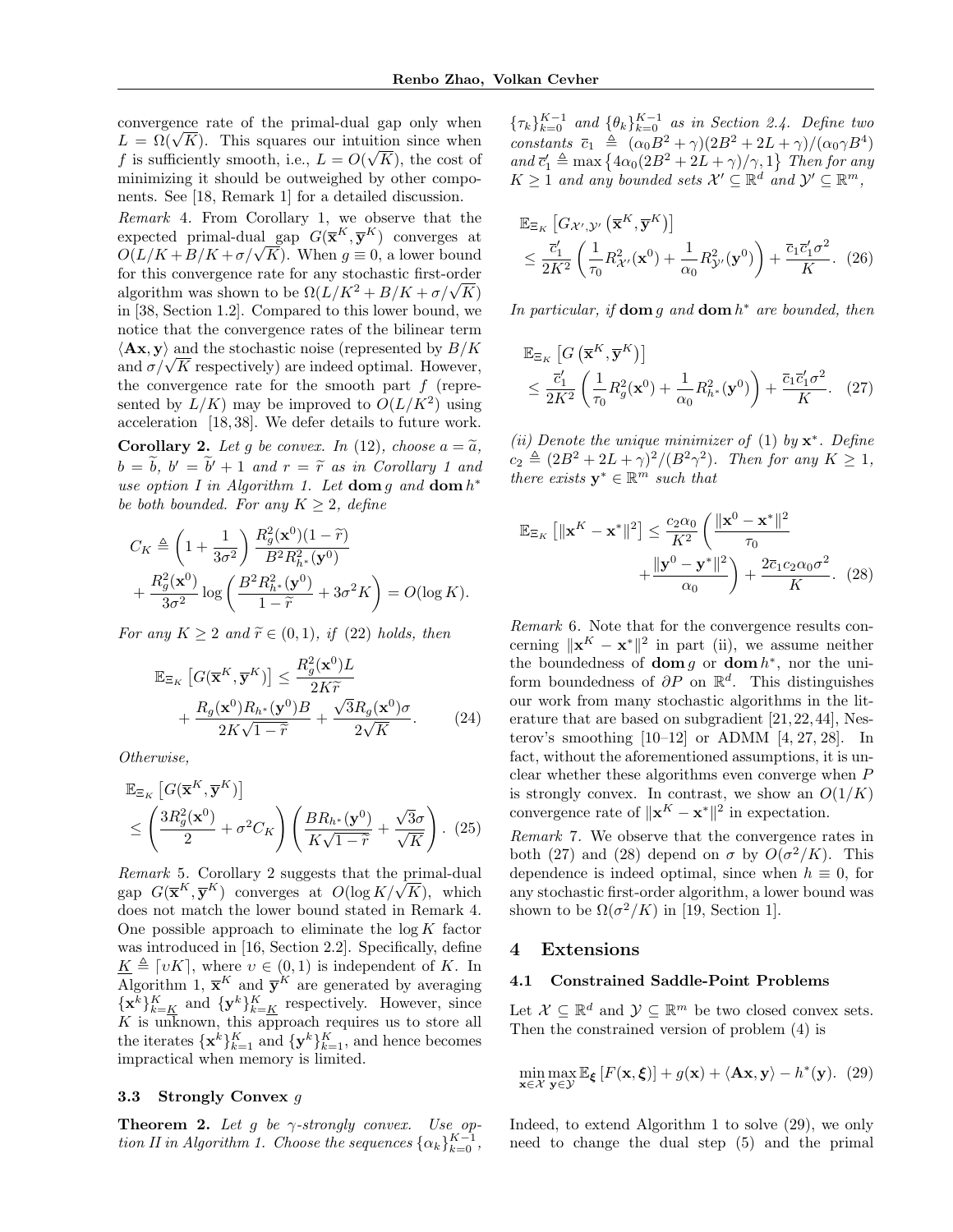step [\(6\)](#page-2-6) in Algorithm [1](#page-2-3) to

$$
\mathbf{y}^{k+1} = \underset{\mathbf{y} \in \mathcal{Y}}{\arg \min} \frac{\|\mathbf{y} - \mathbf{y}^k\|^2}{2\alpha_k} - \langle \mathbf{y}, \mathbf{A} \mathbf{z}^k \rangle + h^*(\mathbf{y}), \quad (30)
$$

$$
\mathbf{x}^{k+1} = \underset{\mathbf{x} \in \mathcal{X}}{\arg \min} \frac{\|\mathbf{x} - \mathbf{x}^k\|^2}{2\tau_k} + \langle \mathbf{x}, \mathbf{A}^T \mathbf{y}^{k+1} + \mathbf{v}^k \rangle + g(\mathbf{x}). \quad (31)
$$

All of the convergence results in Section [3](#page-3-8) apply to the new algorithm for solving [\(29\)](#page-4-6). In particular, to prove the convergence results for the primal-dual gap, we only need to assume that **dom**  $g \cap \mathcal{X}$  and **dom**  $h^* \cap \mathcal{Y}$ are bounded. This condition is certainly true, if both  $\mathcal X$  and  $\mathcal Y$  are compact, which has been assumed in many previous works [\[10,](#page-8-9) [16,](#page-8-13) [45\]](#page-9-11).

Remark 8. Note that the steps [\(30\)](#page-5-1) or [\(31\)](#page-5-2) may not be solved in closed form or finitely many steps, even if **prox**<sub> $\alpha_k h^*$ </sub> or **prox**<sub> $\tau_k q$ </sub> does. In this case, one needs to conduct inexact analysis by accounting for the computational errors associated with solving [\(30\)](#page-5-1) and [\(31\)](#page-5-2). We leave such an analysis to future work.

#### 4.2 Multiple Nonsmooth Terms

We consider a stochastic convex minimization problem with  $p + 1$  nonsmooth terms  $(p \ge 1)$ , i.e.,

<span id="page-5-3"></span>
$$
\min_{\mathbf{x} \in \mathbb{R}^d} \mathbb{E}_{\xi \sim \nu} [F(\mathbf{x}, \xi)] + g(\mathbf{x}) + \sum_{i=1}^p r_i(\mathbf{A}_i \mathbf{x}), \qquad (32)
$$

where  $\{r_i\}_{i=1}^p$  are proper, closed, convex functions such that each  $r_i$  has a tractable proximal operator, and  $\mathbf{A}_i \in \mathbb{R}^{m \times d}$  for any  $i \in [p]$ . For simplicity, we let all the matrices  $\{\mathbf{A}_i\}_{i=1}^p$  have the same number of rows and leave the simple generalization, where the numbers of rows of  $\{\mathbf A_i\}_{i=1}^p$  are different, to the reader.

The problem [\(32\)](#page-5-3) has numerous applications, including overlapping group lasso [\[46\]](#page-9-12), robust matrix recov-ery [\[47\]](#page-9-13) and variational image recovery [\[48\]](#page-9-14). When  $\xi$ is deterministic, numerous algorithms have been developed to solve [\(32\)](#page-5-3), such as [\[29–](#page-9-1)[32,](#page-9-15)[48\]](#page-9-14). However, when  $\xi$  has a general probability distribution, so far there exists no method in the literature that can solve [\(32\)](#page-5-3).

We next describe how to reformulate [\(32\)](#page-5-3) in the form of [\(1\)](#page-0-0) and develop an algorithm to solve [\(32\)](#page-5-3) based on Algorithm [1.](#page-2-3) For any vector  $\dot{\mathbf{x}} \in \mathbb{R}^{pd}$ , denote its *i*-th block as  $\dot{\mathbf{x}}_i \triangleq (x_{p(i-1)+1}, \ldots, x_{pi})^T \in \mathbb{R}^d$ , where  $i \in [p]$ . We also denote  $\dot{\mathbf{y}} \in \mathbb{R}^{pm}$  and  $\{\dot{\mathbf{y}}_i\}_{i=1}^p \subseteq \mathbb{R}^m$  in the same way. We define  $\mathcal{V} \triangleq {\{\mathbf{x} \in \mathbb{R}^{pd} \mid \mathbf{x}_1 = \mathbf{x}_2 = \cdots = \mathbf{x}_n\}}$  $\dot{\mathbf{x}}_p$ . Recall that  $f(\cdot) = \mathbb{E}_{\boldsymbol{\xi}}[F(\cdot,\boldsymbol{\xi})]$  in [\(2\)](#page-0-2). To extend Algorithm [1](#page-2-3) to solve  $(32)$ , we first rewrite  $(32)$  as a (stochastic) three-composite minimization problem in the augmented space  $\mathbb{R}^{pd}$ , i.e.,

$$
\min_{\dot{\mathbf{x}} \in \mathbb{R}^{pd}} \left[ \dot{P}(\dot{\mathbf{x}}) \triangleq \frac{1}{p} \sum_{i=1}^{p} f(\dot{\mathbf{x}}_i) + g(\dot{\mathbf{x}}_i) \right]
$$

<span id="page-5-5"></span><span id="page-5-4"></span>
$$
+i_{\mathcal{V}}(\dot{\mathbf{x}})+\sum_{i=1}^{p}r_{i}(\mathbf{A}_{i}\dot{\mathbf{x}}_{i})\bigg].
$$
 (33)

<span id="page-5-1"></span>An equivalent saddle-point form of [\(33\)](#page-5-4) is

<span id="page-5-2"></span>
$$
\min_{\dot{\mathbf{x}} \in \mathbb{R}^{pd}} \max_{\dot{\mathbf{y}} \in \mathbb{R}^{pm}} \left[ \dot{L}(\dot{\mathbf{x}}, \dot{\mathbf{y}}) \triangleq \frac{1}{p} \sum_{i=1}^{p} f(\dot{\mathbf{x}}_i) + g(\dot{\mathbf{x}}_i) + \iota_{\mathcal{V}}(\dot{\mathbf{x}}) + \sum_{i=1}^{p} \langle \mathbf{A}_i \dot{\mathbf{x}}_i, \dot{\mathbf{y}}_i \rangle - \sum_{i=1}^{p} r_i^*(\dot{\mathbf{y}}_i) \right].
$$
 (34)

For convenience, define  $J(\dot{\mathbf{x}}) \triangleq (1/p) \sum_{i=1}^p f(\dot{\mathbf{x}}_i)$ ,  $Q(\dot{\mathbf{x}}) \triangleq (1/p) \sum_{i=1}^p g(\dot{\mathbf{x}}_i)$  and  $R^*(\dot{\mathbf{y}}) \triangleq \sum_{i=1}^p r_i^*(\dot{\mathbf{y}}_i)$ . Then for any  $i \in [p]$ ,  $(\nabla J(\dot{\mathbf{x}}))_i = (1/p) \nabla f(\dot{\mathbf{x}}_i)$ ,  $(\mathbf{prox}_{Q+\iota_{\mathcal{V}}}(\dot{\mathbf{x}}))_i = \mathbf{prox}_{g/p}(\frac{1}{p}\sum_{i=1}^p \dot{\mathbf{x}}_i)$  and for any  $\lambda > 0$ ,  $(\mathbf{prox}_{\lambda R^*}(\dot{\mathbf{y}}))_i = \mathbf{prox}_{\lambda r^*_i}(\dot{\mathbf{y}}_i)$ . Based on above, we develop an algorithm to solve [\(34\)](#page-5-5) in Algorithm [2.](#page-6-0)

Note that Algorithm [2](#page-6-0) admits an efficient parallel implementation. Specifically, the computationally intensive steps [\(36\)](#page-6-1), [\(37\)](#page-6-2) and [\(38\)](#page-6-3) can be performed simultaneously across p nodes. In terms of storage, at iteration k, each node only needs to store the latest average vector  $\bar{y}_i^{k+1} \in \mathbb{R}^m$ , and the central node only needs to store  $\mathbf{\bar{x}}^{k+1} \in \mathbb{R}^d$ .

Depending on the convexity of  $g$ , and the knowledge of K, we can choose  $\{\alpha_k\}_{k>0}$ ,  $\{\tau_k\}_{k>0}$ ,  $\{\theta_k\}_{k>0}$  and  $\beta_k$ in a similar fashion as in Section [2.](#page-1-4) Based on the convergence results of Algorithm [1](#page-2-3) (shown in Theorems [1](#page-3-2) and [2\)](#page-4-1) in the augmented spaces  $\mathbb{R}^{pd}$  and  $\mathbb{R}^{pm}$ , we can obtain all the corresponding convergence results of Al-gorithm [2](#page-6-0) in  $\mathbb{R}^d$  and  $\mathbb{R}^m$  in a straightforward manner. To be specific, we provide an example below.

Corollary 3. Let q be  $\gamma$ -strongly convex. Choose the sequences  $\{\alpha_k\}_{k\geq 0}$ ,  $\{\tau_k\}_{k\geq 0}$  and  $\{\theta_k\}_{k\geq 0}$  as in Section [2.4](#page-2-1) and Option II in Algorithm [2.](#page-6-0) Define  $\dot{c}_1 \triangleq (\alpha_0 \dot{B}^2 + \gamma)(2\dot{B}^2 + 2L + \gamma)/(\gamma \dot{B}^4), \dot{c}_2 \triangleq$  $(2\dot{B}^2+2L+\gamma)^2/(\dot{B}^2\gamma^2)$  and  $\dot{B}\triangleq \max_{i=1}^p \|\mathbf{A}_i\|_2$ . Denote the unique minimizer of  $(32)$  by  $\widetilde{\mathbf{x}}^*$ . Then for any  $K \geq 1$ , there exist  $\{\widetilde{\mathbf{y}}_1^*, \ldots, \widetilde{\mathbf{y}}_p^*\} \subseteq \mathbb{R}^m$  such that

$$
\mathbb{E}_{\Xi_K} \left[ \|\mathbf{x}^K - \tilde{\mathbf{x}}^*\|^2 \right] \le \frac{\dot{c}_2}{K^2} \left( \frac{\alpha_0}{\tau_0} \|\mathbf{x}^0 - \tilde{\mathbf{x}}^*\|^2 + \frac{1}{p} \sum_{i=1}^p \|\mathbf{y}_i^0 - \tilde{\mathbf{y}}_i^*\|^2 \right) + \frac{2\dot{c}_1 \dot{c}_2 \sigma^2}{K}.
$$
 (35)

# <span id="page-5-0"></span>5 Applications and Experiments

### 5.1 Experimental Setup

Benchmark Algorithms. The benchmark algorithms including one batch (deterministic) algorithm and two stochastic algorithms. The deterministic method is based on PDHG [\[34\]](#page-9-5). The two stochastic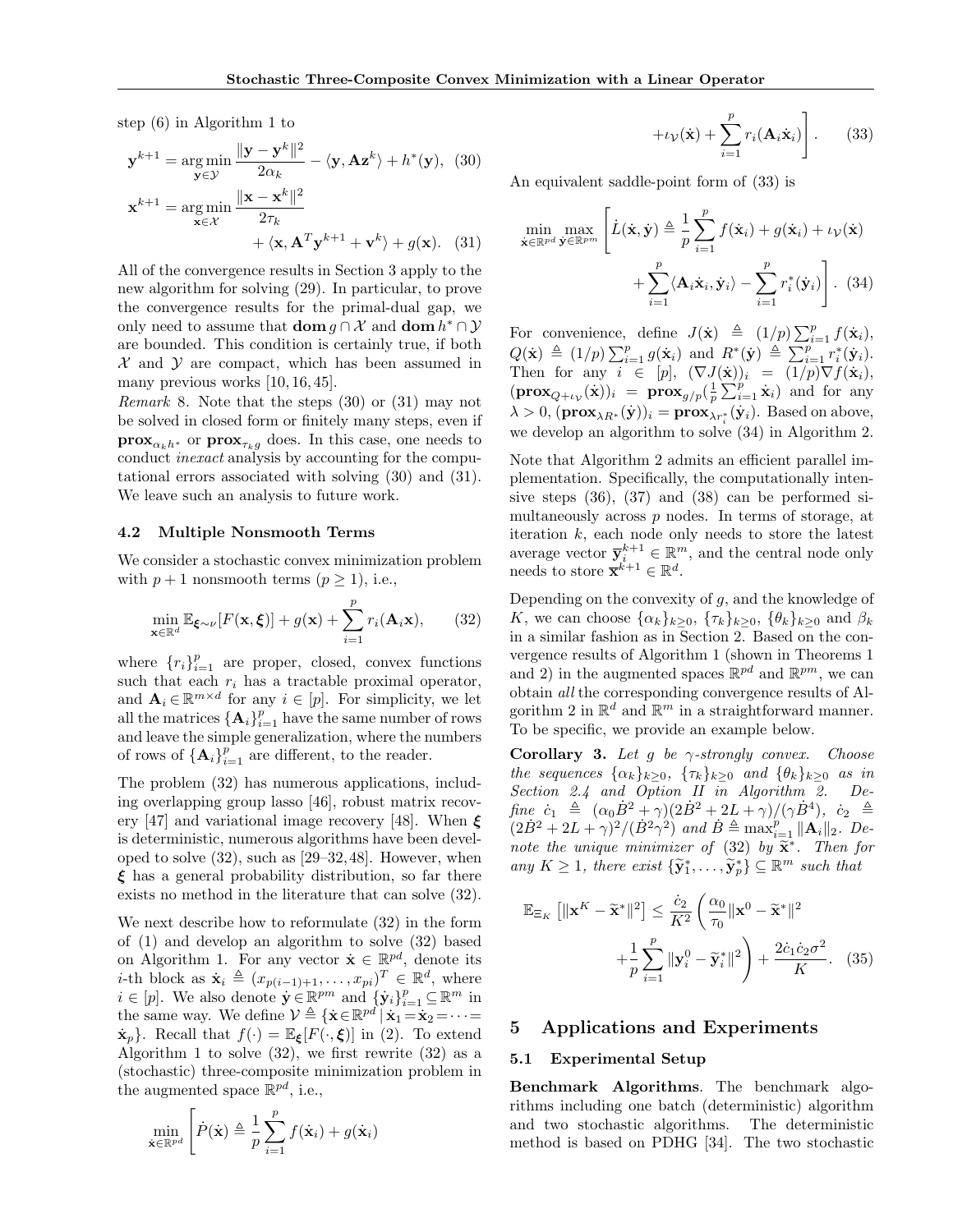<span id="page-6-0"></span>Algorithm 2 Stochastic Primal-Dual Algorithm for Multi-Composite Convex Minimization (SPDMCM)

**Input**: Positive sequences  $\{\alpha_k\}_{k\geq 0}$ ,  $\{\tau_k\}_{k\geq 0}$  and  $\{\theta_k\}_{k\geq 0}$ , weights  $\{w_i\}_{i=1}^p$ , number of iterations K  $\textbf{Initialize: } \mathbf{x}^0 \in \mathbb{R}^d, \, \mathbf{y}_1^0, \cdots, \mathbf{y}_p^0 \in \mathbb{R}^m, \, \mathbf{z}^0 = \mathbf{x}^0$ For  $k = 0, 1, ..., K - 1$ Draw a sample  $\xi^k \sim \nu$  and define  $\mathbf{v}^k$  as in [\(8\)](#page-2-4) **Option I:**  $\beta_k = \tau_k$ , **Option II:**  $\beta_k = \alpha_k/\alpha_0$  $S_{k+1} := S_k + \beta_k$ For each  $i \in [p]$ , perform steps [\(36\)](#page-6-1), [\(37\)](#page-6-2) and [\(38\)](#page-6-3) (in parallel)  $\mathbf{y}_i^{k+1} := \mathbf{prox}_{\alpha_k r_i^*} (\mathbf{y}_i^k + \alpha_k \mathbf{A}_i \mathbf{z}^k)$ ) (36)  $\boldsymbol{\zeta}_i^{k+1} := \mathbf{x}^k - \tau_k(\mathbf{A}_i^T \mathbf{y}_i^{k+1} + (1/p)\mathbf{v}^k$ ) (37)  $\overline{\mathbf{y}}_{i}^{k+1} := (S_k \overline{\mathbf{y}}_{i}^{k} + \beta_k \mathbf{y}_{i}^{k+1}) / S_{k+1}$  (38)

$$
\mathbf{x}^{k+1} := \mathbf{prox}_{g/p} \left( \frac{1}{p} \sum_{i=1}^p \zeta_i^{k+1} \right)
$$
  

$$
\overline{\mathbf{x}}^{k+1} := \left( S_k \overline{\mathbf{x}}^k + \beta_k \mathbf{x}^{k+1} \right) / S_{k+1}
$$
  

$$
\mathbf{z}^{k+1} := \mathbf{x}^{k+1} + \theta_k (\mathbf{x}^{k+1} - \mathbf{x}^k)
$$
  
End for  
Output: 
$$
\overline{\mathbf{x}}^K, \{\overline{\mathbf{y}}_i^K\}_{i=1}^p \text{ and } \mathbf{x}^K
$$

methods are based on stochastic smoothing combined with proximal average [\[11\]](#page-8-17) and stochastic ADMM [\[4,](#page-8-3) [28\]](#page-9-0) respectively. We denote the three benchmark algorithms as PDHG, SSPA and SADMM respectively.

In our comparison, we set the parameter values in these benchmark algorithms according to the original papers. In addition, we repeated each stochastic algorithm (including ours) ten times from the same starting point and show the average realization.

**Parameter Choices.** For non-strongly convex  $P$ , for known K, we set  $\tilde{r} = 0.3$ ,  $\tilde{a} = 100$ ,  $\tilde{b} = 0$  and  $\tilde{b}' = 1$ <br>in (11). For unknown K, we used the same paramin  $(11)$ . For unknown K, we used the same parameters in the stepsize  $\tau_k$ , i.e., we chose  $r = \tilde{r}$ ,  $a = \tilde{a}$ ,  $b = \tilde{b}$  and  $b' = \tilde{b}'$  in [\(12\)](#page-2-9). We also chose  $\theta_0 = 1$  and  $\alpha_0 = \tau_0 \alpha_1/(2\tau_1)$ . For strongly convex P, we chose  $\alpha_0 = 0.5$  and  $\theta_0 = 1$ . These simple parameter choices indeed worked well in our experiments.

Tasks and Datasets. We considered three regression problems, which are graph-guided sparse logistic regression [\[49\]](#page-9-16), fused lasso [\[3\]](#page-8-2) and overlapped group lasso [\[46\]](#page-9-12). The datasets were extracted from the LIB-SVM [\[50\]](#page-9-17) repository. Each dataset  $D$  of size n can be represented as  $\{(\mathbf{a}_i, b_i)\}_{i=1}^n$ , where  $\{\mathbf{a}_i\}_{i=1}^n \subseteq \mathbb{R}^d$  denote the feature vectors and  ${b_i}_{i=1}^n \subseteq \mathbb{R}$  denote the response variables. Accordingly, define the data matrix  $\mathbf{A} \triangleq [\mathbf{a}_1 \dots \mathbf{a}_n]^T$ .

Comparison Criteria. Since the theoretical convergence rates of our algorithm and the benchmark ones are given in terms of the average iterates, we use the (empirical) ergodic primal suboptimality, i.e.,  $P(\overline{\mathbf{x}}^k) - P^*$ , to compare all the algorithms. We term n data samples as one epoch.

We plot the decrease of the primal suboptimality versus both the number of epochs and time (in seconds). Both plots have pros and cons. Specifically, the epochplot cannot reflect the amount of computation to utilize each data sample whereas the time-plot is highly dependent on implementation. Therefore, we believe a cross-reference of both plots provides a more comprehensive view on the method efficiency.

All the algorithms were implemented in Matlab® R2016b on a machine with 1.7 GHz Intel<sup>®</sup> i5-4210U processor and 8 GB RAM.

# <span id="page-6-4"></span><span id="page-6-2"></span><span id="page-6-1"></span>5.2 Graph-Guided Sparse Logistic Regression

<span id="page-6-3"></span>For any  $i \in [n]$ , define

$$
\ell_i(\mathbf{x}) \triangleq \log\left(1 + \exp\left(-b_i \mathbf{a}_i^T \mathbf{x}\right)\right). \tag{39}
$$

The graph-guided sparse logistic regression is given by

$$
\min_{\mathbf{x} \in \mathbb{R}^d} \left[ P_{LR}(\mathbf{x}) \triangleq \frac{1}{n} \sum_{i=1}^n \ell_i(\mathbf{x}) + \lambda_1 \left\| \mathbf{x} \right\|_1 + \lambda_2 \left\| \mathbf{F} \mathbf{x} \right\|_1 \right],
$$

where  $\lambda_1$  and  $\lambda_2$  are positive regularization parameters and F is a matrix that encodes the fusion penalty [\[3\]](#page-8-2).

We set  $\lambda_1 = \lambda_2 = 1$ . Note that  $P_{LR}$  is non-strongly convex on  $\mathbb{R}^d$ , for any dataset  $\mathcal{D}$ . The smoothness parameter  $L = \sigma_{\text{max}}^2(\mathbf{A})/(4n)$ . We obtained the matrix **F** in a similar fashion as in [\[4\]](#page-8-3). At iteration  $k$ , to form the stochastic gradient  $\mathbf{v}^k$ , we first uniformly randomly sampled an index set  $\mathcal{B}_k \subseteq [n]$  without replacement, such that  $|\mathcal{B}_k| = |0.01n|$ . Then we let

$$
\mathbf{v}^k = \frac{1}{|\mathcal{B}_k|} \sum_{i \in \mathcal{B}_k} \nabla \ell_i(\mathbf{x}^k).
$$
 (40)

This procedure was also used in the fused lasso and overlapped group lasso tasks (see Sections [5.3](#page-7-0) and [5.4\)](#page-7-1).

We tested the performance of Algorithm [1](#page-2-3) against the benchmark algorithms on the a9a and w8a datasets. We implemented Algorithm [1](#page-2-3) with both decreasing and constant (primal) stepsizes, which are denoted by Ours(Dec) and Ours(Cst) respectively.

The results are shown in Figures [1](#page-7-2) and [2.](#page-7-3) We observe that our algorithm, with both decreasing and constant stepsizes, outperforms all the benchmark methods, in terms of both epochs and time. The reason that both stepsizes perform similarly is because when  $K$  is not large enough, the same stepsize  $\tilde{r}/L$  is used.

In addition, in terms of time, SSPA and SADMM perform similarly compared to PDHG. This is because: i) Each iteration in the SSPA and SADMM algorithms requires computing the proximal average of  $\|\mathbf{F_x}\|_1$  and  $\mathbf{F}^T\mathbf{F}$  respectively, which can be expensive; ii) To use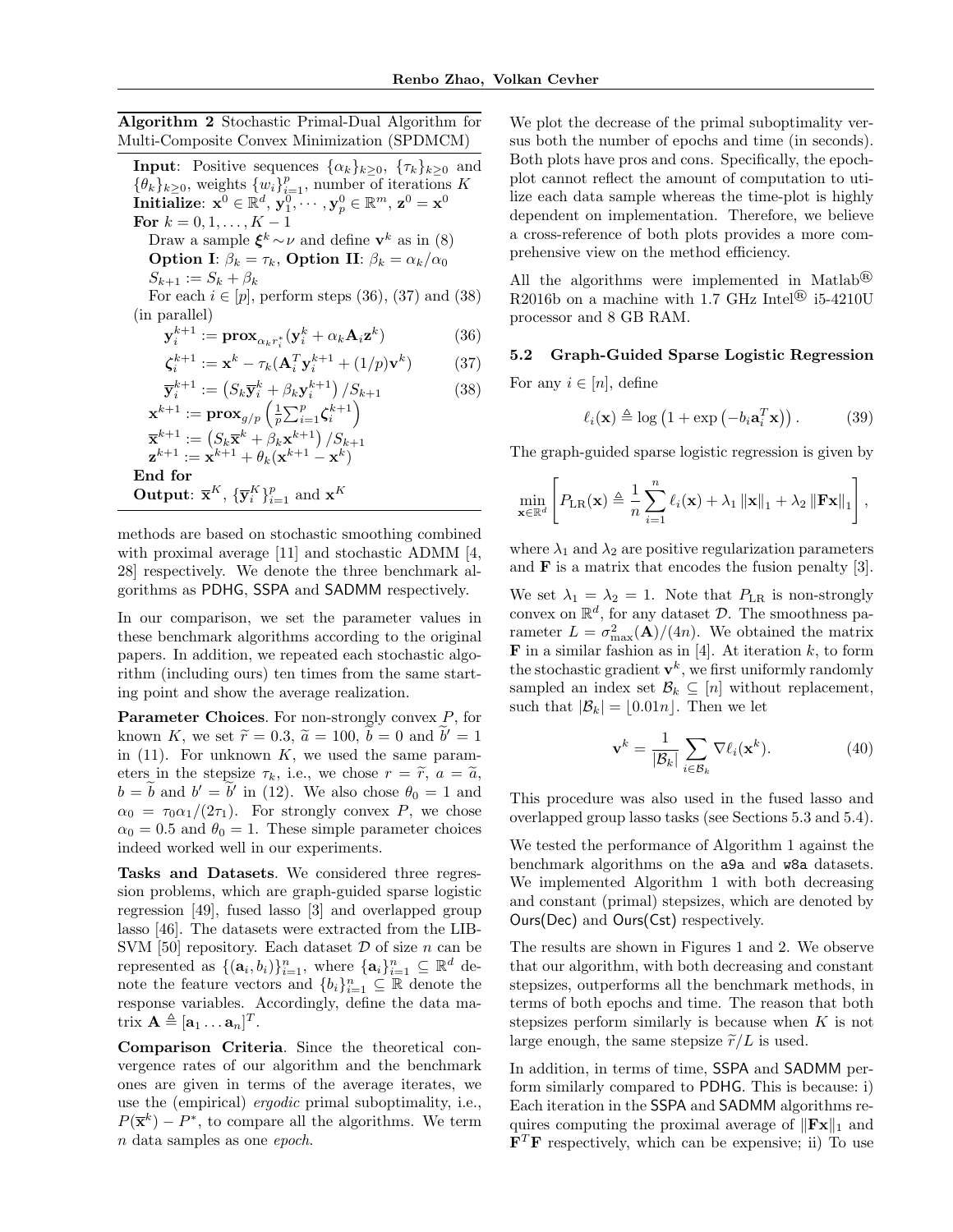,

the same number of data samples, the stochastic algorithms (including ours) requires much more (indeed, 100 times) iterations than PDHG. The overhead in the for or while loops also contributes to the slowdown. However, even with the overhead, our algorithm still outperforms PDHG by a large margin (in time).

## <span id="page-7-0"></span>5.3 Fused Lasso

Define a matrix  $\mathbf{D} \in \mathbb{R}^{(d-1)\times d}$  such that for any  $i \in$ [d − 1],  $D_{i,i} = 1$  and  $D_{i,i+1} = -1$ . All of its remaining entries are zero. Also define

$$
\widetilde{\ell}_i(\mathbf{x}) \triangleq \frac{1}{2} \left( \mathbf{a}_i^T \mathbf{x} - b_i \right)^2, \ \forall \, i \in [n]. \tag{41}
$$

We then formulate the fused lasso problem as

<span id="page-7-5"></span>
$$
\min_{\mathbf{x} \in \mathbb{R}^d} \left[ P_{\mathrm{FL}}(\mathbf{x}) \triangleq \frac{1}{n} \sum_{i=1}^n \widetilde{\ell}_i(\mathbf{x}) + \lambda_1 \left\| \mathbf{x} \right\|_1 + \lambda_2 \left\| \mathbf{D} \mathbf{x} \right\|_1 \right]
$$

the regularization weights  $\lambda_1 = \lambda_2 = 1$ . The smoothness parameter  $L = \sigma_{\text{max}}^2(\mathbf{A})/n$ . If **A** has full columnrank, then  $P_{\rm FL}$  is strongly convex with modulus  $\gamma =$  $\sigma_{\min}^2(\mathbf{A})/n > 0.$ 

We tested the performance of all the algorithms on the YearPrediction dataset, whose data matrix A has full column rank. The results are shown in Figure [3.](#page-7-4) We indeed have similar observations to those in Section [5.2.](#page-6-4) In particular, our algorithm converges faster compared to all the benchmark algorithms, in terms of the number of epochs and running time.

### <span id="page-7-1"></span>5.4 Overlapping Group Lasso

We generated  $\tilde{p}$  groups of indices from [d], each of size q, by random sampling without replacement. These groups were denoted by  $\{\widetilde{G}_i\}_{i=1}^{\widetilde{p}}$ . We partitioned  $[\widetilde{p}]$ <br>into  $[\mathcal{I}_v]^p$  ( $p \leq \widetilde{p}$ ) such that for any  $i' \in [p]$  and any into  $\{\mathcal{I}_{i'}\}_{i'=1}^p$   $(p \leq \tilde{p})$ , such that for any  $i' \in [p]$  and any  $j, j' \in \mathcal{I}_{i'}, \widetilde{\mathcal{G}}_j \cap \widetilde{\mathcal{G}}_{j'} = \emptyset$ . Accordingly, for any  $i' \in [p]$ and  $\mathbf{x} \in \mathbb{R}^d$ , define  $\mathcal{G}_{i'} \triangleq \bigcup_{j \in \mathcal{I}_{i'}} \widetilde{\mathcal{G}}_j$  and  $\mathbf{x}_{\mathcal{G}_{i'}}$  to be the subvector of **x** with indices from  $\mathcal{G}_{i'}$ . Based on these notations, the overlapped group lasso is formulated as

$$
\min_{\mathbf{x} \in \mathbb{R}^d} \left[ P_{\mathrm{GL}}(\mathbf{x}) \triangleq \frac{1}{n} \sum_{i=1}^n \widetilde{\ell}_i(\mathbf{x}) + \sum_{i'=1}^p \lambda_{i'} \left\| \mathbf{x}_{\mathcal{G}_{i'}} \right\| \right]. \tag{42}
$$

Similar to previous tasks, we set  $\lambda_{i'} = 1$ , for any  $i' \in$ [p]. Let  $\pi_{i'} : [\mathcal{G}_{i'}] \to \mathcal{G}_{i'}$  be any bijective map. We note that the problem [\(42\)](#page-7-5) fits into the template [\(32\)](#page-5-3), since  $\mathbf{x}_{\mathcal{G}_{i'}} = \mathbf{U}_{i'}\mathbf{x}$ , where  $\mathbf{U}_{i'} \in \mathbb{R}^{|\mathcal{G}_{i'}| \times d}$  and  $(\mathbf{U}_{i'})_{j}$ :  $\mathbf{e}_{\pi_{i'}(j)}$ . As a result, we apply Algorithm [2](#page-6-0) to solve it.

We tested all the algorithms on the E2006-tfidf dataset. For simplicity, we subsampled 1000 features with the highest frequencies. The resulting data matrix **A** has full column rank so  $P_{\text{GL}}$  is strongly convex.

<span id="page-7-2"></span>

Figure 1: Loglog plot of the objective error  $P(\overline{\mathbf{x}}^k) - P^*$ versus (a) number of epochs and (b) time (in seconds) on the a9a dataset.

<span id="page-7-3"></span>

Figure 2: Loglog plot of the objective error  $P(\overline{\mathbf{x}}^k) - P^*$ versus (a) number of epochs and (b) time (in seconds) on the w8a dataset.

<span id="page-7-4"></span>

Figure 3: Loglog plot of the objective error  $P(\overline{\mathbf{x}}^k) - P^*$ versus (a) number of epochs and (b) time (in seconds) on the YearPrediction dataset.

<span id="page-7-6"></span>

Figure 4: Loglog plot of the objective error  $P(\overline{\mathbf{x}}^k) - P^*$ versus (a) number of epochs and (b) time (in seconds) on the E2006-tfidf dataset.

We set  $p = 5$  and  $q = \lfloor 0.3d \rfloor$ . The results are shown in Figure [4.](#page-7-6) We observe that in terms of both the number of epochs and running time, our algorithm convergences faster than all the benchmark algorithms.

Acknowledgement. This work has received funding from the European Research Council under the European Union's Horizon 2020 research and innovation program (grant agreement No. 725594 – time-data).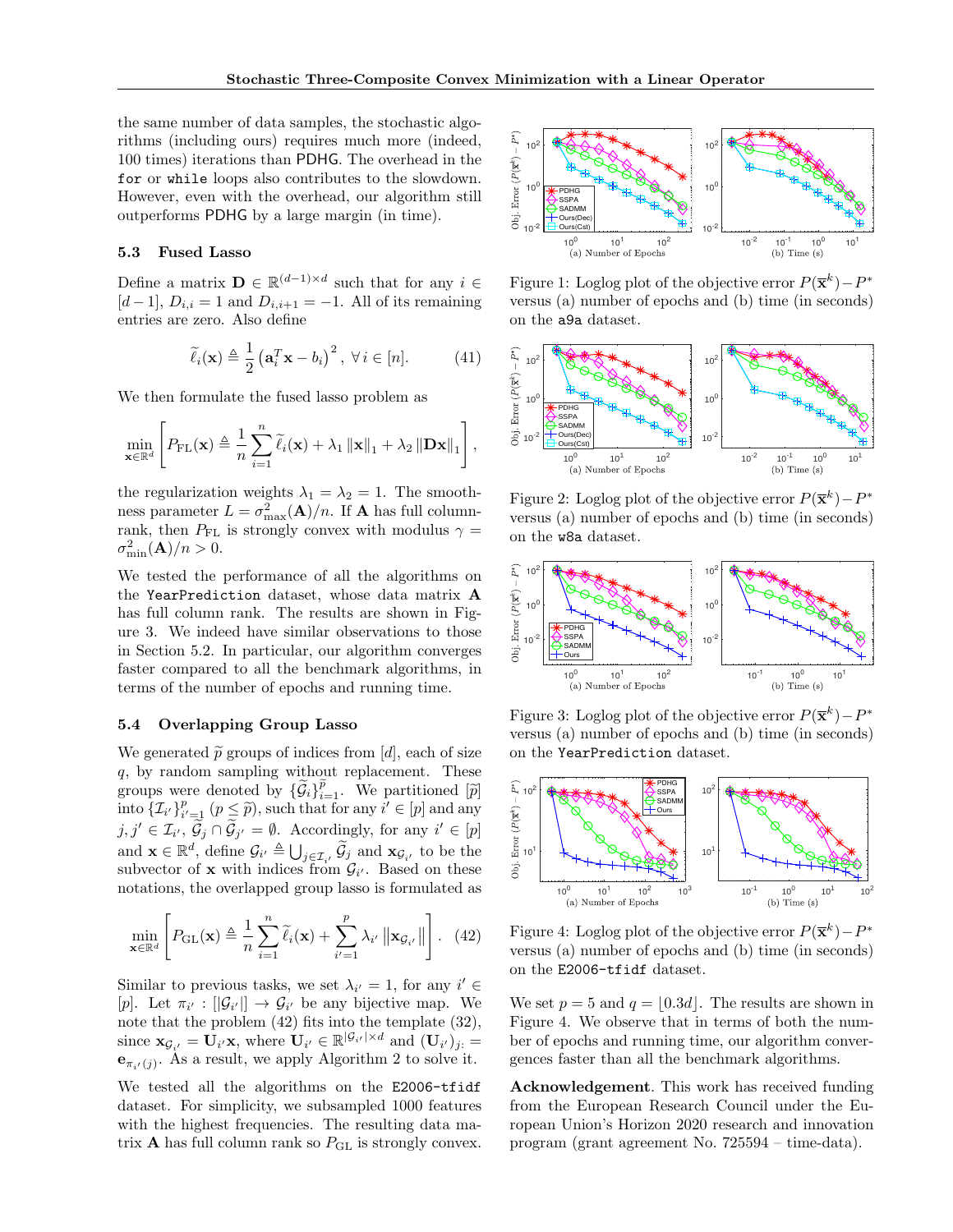# References

- <span id="page-8-0"></span>[1] V. N. Vapnik, The nature of statistical learning theory. Springer-Verlag New York, 2000.
- <span id="page-8-1"></span>[2] S. Boyd and L. Vandenberghe, Convex Optimization. Cambridge University Press, 2004.
- <span id="page-8-2"></span>[3] R. Tibshirani, M. Saunders, S. Rosset, J. Zhu, and K. Knight, "Sparsity and smoothness via the fused lasso," J. R. Stat. Soc. Ser. B, vol. 67, no. 1, pp. 91–108, 2005.
- <span id="page-8-3"></span>[4] H. Ouyang, N. He, L. Tran, and A. Gray, "Stochastic alternating direction method of multipliers," in Proc. ICML, (Atlanta, USA), pp. 80– 88, 2013.
- <span id="page-8-4"></span>[5] G. M. James, C. Paulson, and P. Rusmevichientong, "The constrained lasso," tech. rep., University of Southern California, 2013.
- <span id="page-8-5"></span>[6] T. T. Cai and W.-X. Zhou, "Matrix completion via max-norm constrained optimization," Electron. J. Stat., vol. 10, no. 1, pp. 1493–1525, 2016.
- <span id="page-8-6"></span>[7] J. Brodie, I. Daubechiesa, C. D. Mol, D. Giannone, and I. Loris, "Sparse and stable markowitz portfolios," Proc. Natl. Acad. Sci., vol. 106, no. 30, pp. 12267–12272, 2009.
- <span id="page-8-7"></span>[8] A. Yurtsever, B. C. Vu, and V. Cevher, "Stochastic three-composite convex minimization," in Proc. NIPS, pp. 4329–4337, 2016.
- <span id="page-8-8"></span>[9] D. Davis and W. Yin, "A three-operator splitting scheme and its optimization applications," Set-Valued Var. Anal., 2017.
- <span id="page-8-9"></span>[10] H. Ouyang and A. G. Gray, "Stochastic smoothing for nonsmooth minimizations: Accelerating SGD by exploiting structure," in Proc. ICML, (Edinburgh, UK), 2012.
- <span id="page-8-17"></span>[11] W. Zhong and J. Kwok, "Accelerated stochastic gradient method for composite regularization," in Proc. AISTATS, (Reykjavik, Iceland), pp. 1086– 1094, 2014.
- <span id="page-8-10"></span>[12] Q. Lin, X. Chen, and J. Pena, "A smoothing stochastic gradient method for composite optimization," *Optim. Methods Softw.*, vol. 29, no. 6, pp. 1281–1301, 2014.
- <span id="page-8-11"></span>[13] C. Hu, W. Pan, and J. T. Kwok, "Accelerated" gradient methods for stochastic optimization and online learning," in Porc. NIPS, pp. 781–789, 2009.
- <span id="page-8-21"></span>[14] L. Rosasco, S. Villa, and B. C. V, "Convergence of stochastic proximal gradient algorithm." arXiv:1403.5074, 2014.
- <span id="page-8-12"></span>[15] Y. F. Atchadé, G. Fort, and E. Moulines, "On perturbed proximal gradient algorithms," J. Mach. Learn. Res., vol. 18, no. 1, pp. 310–342, 2017.
- <span id="page-8-13"></span>[16] A. Nemirovski, A. Juditsky, G. Lan, and A. Shapiro, "Robust stochastic approximation approach to stochastic programming," SIAM J. Optim., vol. 19, no. 4, pp. 1574–1609, 2009.
- [17] J. Duchi and Y. Singer, "Efficient online and batch learning using forward backward splitting," J. Mach. Learn. Res., vol. 10, pp. 2899–2934, 2009.
- <span id="page-8-23"></span>[18] G. Lan, "An optimal method for stochastic composite optimization," Math. Program., vol. 133, no. 1-2, pp. 365–397, 2012.
- <span id="page-8-24"></span>[19] S. Ghadimi and G. Lan, "Optimal stochastic approximation algorithms for strongly convex stochastic composite optimization i: A generic algorithmic framework," SIAM J. Optim., vol. 22, no. 4, pp. 1469–1492, 2012.
- [20] S. Ghadimi and G. Lan, "Optimal stochastic approximation algorithms for strongly convex stochastic composite optimization, ii: Shrinking procedures and optimal algorithms," SIAM J. Optim., vol. 23, no. 4, pp. 2061–2089, 2013.
- <span id="page-8-22"></span>[21] O. Shamir and T. Zhang, "Stochastic gradient descent for non-smooth optimization: Convergence results and optimal averaging schemes," in Proc. ICML, pp. 71–79, 2013.
- <span id="page-8-14"></span>[22] E. Hazan and S. Kale, "Beyond the regret minimization barrier: Optimal algorithms for stochastic strongly-convex optimization," J. Mach. Learn. Res., vol. 15, pp. 2489–2512, 2014.
- <span id="page-8-15"></span>[23] Y. Nesterov, "Smooth minimization of nonsmooth functions," *Math. Program.*, vol. 103, no. 1, pp. 127–152, 2005.
- <span id="page-8-16"></span>[24] R. T. Rockafellar, Convex analysis. Princeton University Press, 1970.
- <span id="page-8-18"></span>[25] H. H. Bauschke, R. Goebel, Y. Lucet, and X. Wang, "The proximal average: Basic theory," SIAM J. Optim., vol. 19, no. 2, pp. 766–785, 2008.
- <span id="page-8-19"></span>[26] Y. Yu, "Better approximation and faster algorithm using the proximal average," in Proc. NIPS, pp. 458–466, 2013.
- <span id="page-8-20"></span>[27] T. Suzuki, "Dual averaging and proximal gradient descent for online alternating direction multiplier method," in Proc. ICML, pp. 392–400, 2013.